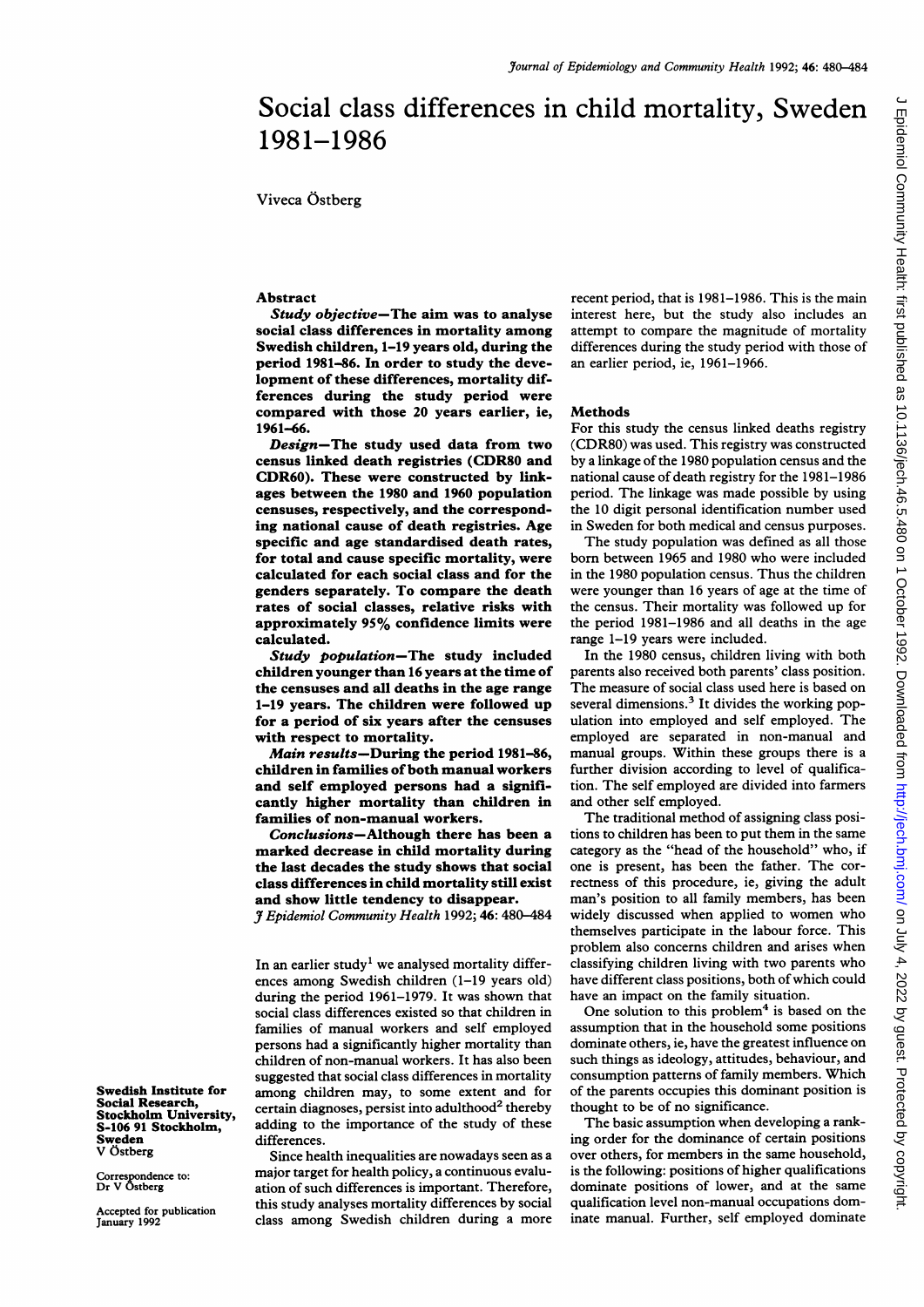employed (except employed professionals) and employed dominate unemployed.

In this study, since information on the position of both parents was available, children in families with only one working parent will receive that person's position, while if there are two parents who occupy different positions the child will be assigned the position that ranks highest on the dominance scale. The information on parental position obtained in this way has been used to divide the children into five social classes. These are referred to as A-E:

- A = Professionals, higher managerial and intermediate non-manual
- $B =$ Routine non-manual
- $C = Self$  employed (including farmers)
- $D =$  Skilled workers
- $E =$ Unskilled workers

It is important to notice that these classes are not in themselves considered to be ranked. The proportions of children in each social class were 35.7%,  $12.5\%$ ,  $12.3\%$ ,  $19.6\%$ , and  $19.9\%$ .

Death rates were calculated in order to obtain a comparable mortality measure for the different social classes. The death rate is the number of deaths divided by the number of person-years at risk. The denominators were obtained from a person-years at risk matrix constructed in the following way: the number of persons at risk at the beginning of the study period (ie, in 1980) was estimated from a  $4\%$  random sample of the whole Swedish population. The matrix was constructed by adding a year to each one year age group as a person in the study went through that age. The matrix was also reduced by those dying during the study period. It was reduced by half a year at the year of death and by one year for each of the following years under study. The sums were then aggregated to a person-year matrix, specified for five year age groups, gender, and social class.

The distribution of deaths and person-years at risk by gender and age can be seen in table I. For each social class the death rate was calculated for five year age groups and for the genders separately. From these age specific rates <sup>a</sup> weighted average was obtained as a measure of the overall death rate for each social class. The weights were proportional to the size of each age group in the

Table I Number of deaths and person-years at risk by gender and age group. Sweden 1981-1986

| Age group (years) | Number of deaths |       | Number of person-years at risk |           |  |
|-------------------|------------------|-------|--------------------------------|-----------|--|
|                   | Boys             | Girls | Boys                           | Girls     |  |
| $1-4$             | 137              | 98    | 436 300                        | 426 592   |  |
| $5 - 9$           | 307              | 177   | 1 469 563                      | 1411920   |  |
| $10 - 14$         | 332              | 216   | 1709722                        | 1625744   |  |
| $15 - 19$         | 758              | 354   | 1448 564                       | 1 383 845 |  |
| All ages          | 1534             | 845   | 5 064 150                      | 4848101   |  |

Table II Number of deaths and person-years at risk by gender and age group. Sweden 1961-1966

| Age group (years) | Number of deaths |       | Number of person-years at risk |           |  |
|-------------------|------------------|-------|--------------------------------|-----------|--|
|                   | Bovs             | Girls | Boys                           | Girls     |  |
| $1 - 4$           | 408              | 287   | 472 042                        | 447025    |  |
| $5 - 9$           | 745              | 480   | 1491730                        | 1 409 597 |  |
| $10 - 14$         | 593              | 402   | 1640892                        | 1 556 128 |  |
| $15 - 19$         | 1080             | 514   | 1 349 647                      | 1 327 434 |  |
| All ages          | 2826             | 1683  | 4954312                        | 4 740 184 |  |

whole country at the midpoint of the study period, that is in  $1983<sup>5</sup>$  To compare the death rates of social classes, relative risks were calculated with social class A (ie, professionals, higher managerial, and intermediate non-manual) as the reference group. Approximately  $95\%$  confidence intervals were also calculated using a method suggested by Rothman and Boice.<sup>6</sup>

The three most common causes of death among children have been further analysed. They were, referred to by their ICD code (8th revision): Accidents, poisonings and violence (800-999); Cancer (140-239); and Congenital malformations (740-759). The proportions of deaths due to these causes were  $51.8\%$ ,  $17.8\%$ , and  $8.8\%$ .

In order to compare differences in total mortality in 1981-1986 with those in the earlier period, 1961-1966, another similar registry was used (CDR60). This registry was the result of the linkage of the 1960 population census with the national cause of death registry for the 1961-1979 period. Here the study population was defined as all children born in 1945-1960. All deaths during the period 1961-1966 in the age range 1-19 years were included.

In the 1960 census children were only given the social class of the "head of the household", usually the father, so the registry does not allow one to choose either the father's or the mother's position. The social class measure is also different in the two censuses. Consequently, a comparison has to deal with two major problems, ie, the difference in the methods of assigning social class to children and the difference in social class measures.

The only way the first problem could be dealt with was to alter the way in which social classes were assigned to the children in the 1980 census. Thus in this part of the study the children in the 1965-1980 cohort have been given their fathers' social class. Two smaller problems remain, however. Firstly, children in the 1960 census who were participating in the labour force were excluded, ie, were given their own social class. It was not possible also to exclude those children in the 1980 census, but the proportion of Swedish children working under the age of 16 in 1980 should be negligible. Secondly, in the 1960 census children received their fathers' social class irrespective of whether he was working or not. Therefore children with a long term unemployed father (unemployed for more than four months) had to be excluded, even if the mother was working. In the 1980 census children were assigned their mothers' position in such instances. The proportion of children who should consequently also have been excluded in the 1980 census was small  $(2.4\%)$  and their inclusion would therefore make little difference.

The other major problem concerns the measure of social class. The 1980 division into social classes, described earlier, is much more sophisticated than that for 1960. The class measure used in the 1960 census also divides the working population into self employed and employed, and among the latter it distinguishes between nonmanual and manual workers. The most reasonable way of comparing classes in the two periods seems to be to use a rough class classification, even though this does not render the comparison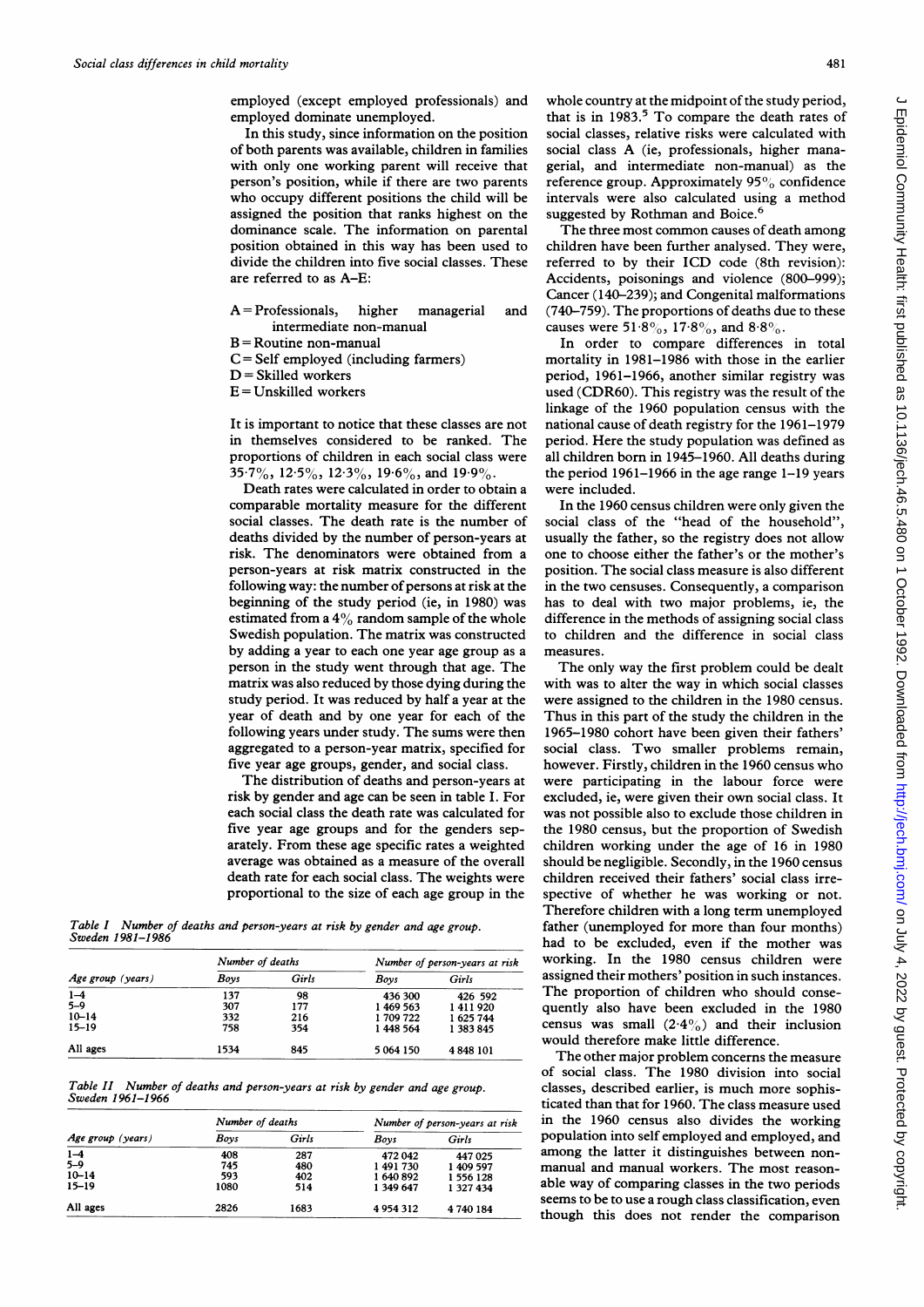identical. Therefore the children will be divided into manual workers (social classes D and E in the 1980 census) and "all others". This procedure results in a proportion of children in families of manual workers of  $48.4\%$  in 1960 and  $45.5\%$  in 1980.

Death rates and relative risks for the 1961-1966 period have been calculated as described earlier and the distribution of deaths and person years at risk by gender and age is shown in table II. When calculating relative risks, in this part of the study the group labelled "all others" will serve as the reference group.

#### Results

Table III shows the total mortality by social class and age for boys and girls. It can be seen that boys in each social class and within every five year age group have a higher mortality than girls. The overall mortality (ie, age standardised mortality for children 1-19 years old) is higher among children in families of self employed persons and manual workers than among children of nonmanual workers. The excess death rate for children of self employed persons (class C) is  $58\%$  for boys and 44% for girls when compared to the reference group (class A-professionals, higher managerial, and intermediate non-manual). The equivalent figures for children of skilled manual workers (class D) is  $31\%$  for boys and  $36\%$  for girls, and for children of unskilled workers (class E), 58% for boys and 32% for girls. Sons of routine non-manual workers (class B) also have an excess death rate of  $21\%$ .

The highest mortality is found in the youngest  $(1-4$  years old) and the oldest  $(15-19)$  years old) age group. The social class gradient varies, both in

Table III Total mortality (deaths per 100 000 person-years at risk) among children and adolescents (1-19 years old), relative risks (RR), and 95% confidence intervals (CI) by gender, age, and social class. Sweden, 1981-1986

| Age group          | Boys     |                   |               | Girls    |                   |               |
|--------------------|----------|-------------------|---------------|----------|-------------------|---------------|
| and social         | Death    |                   |               | Death    |                   |               |
| class <sup>a</sup> | rate     | RR                | CI            | rate     | <b>RR</b>         | СI            |
| $1-4$ years        |          |                   |               |          |                   |               |
|                    | 23.8     | 1.00 <sup>b</sup> |               | 20.5     | 1.00 <sup>b</sup> |               |
|                    | 32.8     | 1.38              | $(0.8 - 2.5)$ | 22.0     | 1.08              | $(0.5 - 2.2)$ |
|                    | 53.6     | 2.25              | $(1.3 - 3.8)$ | $33 - 2$ | 1.62              | $(0.8 - 3.1)$ |
|                    | $25 - 1$ | $1 - 06$          | $(0.6 - 1.8)$ | $17-4$   | 0.85              | $(0.5-1.6)$   |
| A B<br>C<br>D<br>E | 32.5     | 1.37              | $(0.8 - 2.3)$ | 24.1     | $1 - 18$          | $(0.7 - 2.1)$ |
| 5-9 years          |          |                   |               |          |                   |               |
| A                  | 15.5     | $1 - 00$          |               | 6.6      | $1-00$            |               |
| B<br>C<br>D<br>E   | 14.9     | 0.96              | $(0.6 - 1.5)$ | 10·1     | 1.53              | $(0.9 - 2.7)$ |
|                    | $18 - 6$ | $1 - 20$          | $(0.8 - 1.8)$ | $15-1$   | 2.27              | $(1.3 - 3.9)$ |
|                    | 230      | 1.48              | $(1.1-2.1)$   | $18 - 7$ | 2.83              | $(1.8 - 4.3)$ |
|                    | 29.4     | 1.89              | $(1.4 - 2.6)$ | 14.3     | 2.15              | $(1.4 - 3.4)$ |
| $10-14$ years      |          |                   |               |          |                   |               |
|                    | $15 - 1$ | $1 - 00$          |               | $11-0$   | 1.00              |               |
| A B<br>C<br>D<br>E | 19.8     | $1 - 31$          | $(0.9 - 1.9)$ | 8.9      | 0.81              | $(0.5 - 1.4)$ |
|                    | 24.0     | 1.59              | $(1.1 - 2.2)$ | 13.6     | 1.24              | $(0.8 - 2.0)$ |
|                    | $17-4$   | $1 - 15$          | $(0.8 - 1.6)$ | $15-0$   | 1.36              | $(0.9 - 2.0)$ |
|                    | 24.5     | 1.62              | $(1.2 - 2.2)$ | 14.7     | 1.34              | $(0.9 - 2.0)$ |
| $15-19$ years      |          |                   |               |          |                   |               |
| A                  | 39.7     | $1 - 00$          |               | $23 - 1$ | 1.00              |               |
| B<br>C<br>D<br>E   | 47.4     | 1.20              | $(0.9 - 1.5)$ | 17.2     | 0.75              | $(0.5 - 1.1)$ |
|                    | 57.8     | 1.46              | $(1.2 - 1.8)$ | $28 - 4$ | 1.23              | $(0.9 - 1.7)$ |
|                    | $55 - 7$ | 1.41              | $(1-1-1-7)$   | 30.0     | 1.30              | $(1.0 - 1.8)$ |
|                    | $61 - 7$ | 1.56              | $(1.3 - 1.9)$ | 27.4     | $1 - 19$          | $(0.9 - 1.6)$ |
| All ages           |          |                   |               |          |                   |               |
| A                  | 24.1     | $1 - 00$          |               | 15.3     | $1 - 00$          |               |
| B<br>C<br>D<br>E   | 29.2     | 1.21              | $(1.0 - 1.5)$ | 14.1     | 0.92              | $(0.7 - 1.2)$ |
|                    | 38.2     | 1.58              | $(1.3 - 1.9)$ | 22.0     | 1.44              | $(1-1-8)$     |
|                    | 31.6     | 1.31              | $(1.1 - 1.5)$ | 20.8     | 1.36              | $(1.2 - 1.6)$ |
|                    | 38.2     | 1.58              | $(1.4 - 1.8)$ | $20 - 1$ | 1.32              | $(1 - 1 - 6)$ |

aSocial class A is professionals, higher managerial, and intermediate non-manual; B is routine non-manual; C is self employed (including farmers); D is skilled workers; E is unskilled

workers<br><sup>b</sup>Social class A = reference group

shape and size, between the age groups and genders. However, the general pattern is still that children of self employed persons and/or manual workers have the highest mortality.

Figures <sup>1</sup> (boys) and 2 (girls) illustrate age standardised cause specific mortality rates. Among boys,  $56\%$  of all deaths are due to accidents and the excess death rate for sons of self employed persons is  $91\%$ , for sons of skilled workers  $55\%$ , and for sons of unskilled workers 76% when compared to the reference group. When one excludes deaths due to accidents, the class differences are diminished but not eradicated and a statistically significant difference of  $42\%$  is still present for sons of unskilled workers. The latter also have <sup>a</sup> higher mortality from congenital malformations (an excess risk of  $63\%$ ) and cancer (an excess risk of  $35\%$ ). Among girls, deaths from accidents contributed to 44% of the total mortality. For girls there is also an excess risk of accidents for daughters of self employed persons (of  $67\%$ ) and manual workers (of about  $60\%$ ). After excluding this cause of death an excess risk is still present for daughters in both groups of manual workers  $(21\%$  for skilled and 13% for unskilled manual workers). Furthermore, there seem to be no social class differences in mortality from cancer among girls, yet for congenital malformations the daughters of self employed persons have an almost threefold elevated death risk.

Table IV shows the total mortality for children in families of manual workers and for children in families of "all others" (ie, not manual workers) by gender and age during the periods 1961-1966 and 1981-1986. There has been a striking decrease in mortality between these periods which has favoured both genders and occurred in every five year age group and in both social classes studied here. If one considers the question of whether the trend is towards a narrowing or a widening of class differences the results presented here are ambiguous. In the youngest age group, 1-4 years old, the class differences might have decreased, at least among boys. On the other hand, a widening of class differences could be emerging among children 5-9 years old. In this age group, sons of manual workers had an excess death rate of 26% in 1961-1966 which had increased to  $64\%$  in the 1981-1986 period. Among girls the excess mortality was  $6\%$  during the earlier period and 70% in the later. In the older age groups the pattern is unclear. Therefore, to summarise, no clear tendency of diminishing class difference could be shown, except possibly among the youngest age group.

#### Discussion

There has been a marked decrease in child mortality in Sweden during the last decades. It has also been shown that between 1967 and 1980 the material wellbeing among children increased.7 Nevertheless, it seems clear that mortality differences by social class still exist and show little tendency to disappear. During the period 1981- 1986 children, both boys and girls, in families of self employed persons and manual workers had a higher mortality than children in families of non-manual workers. The high death rates among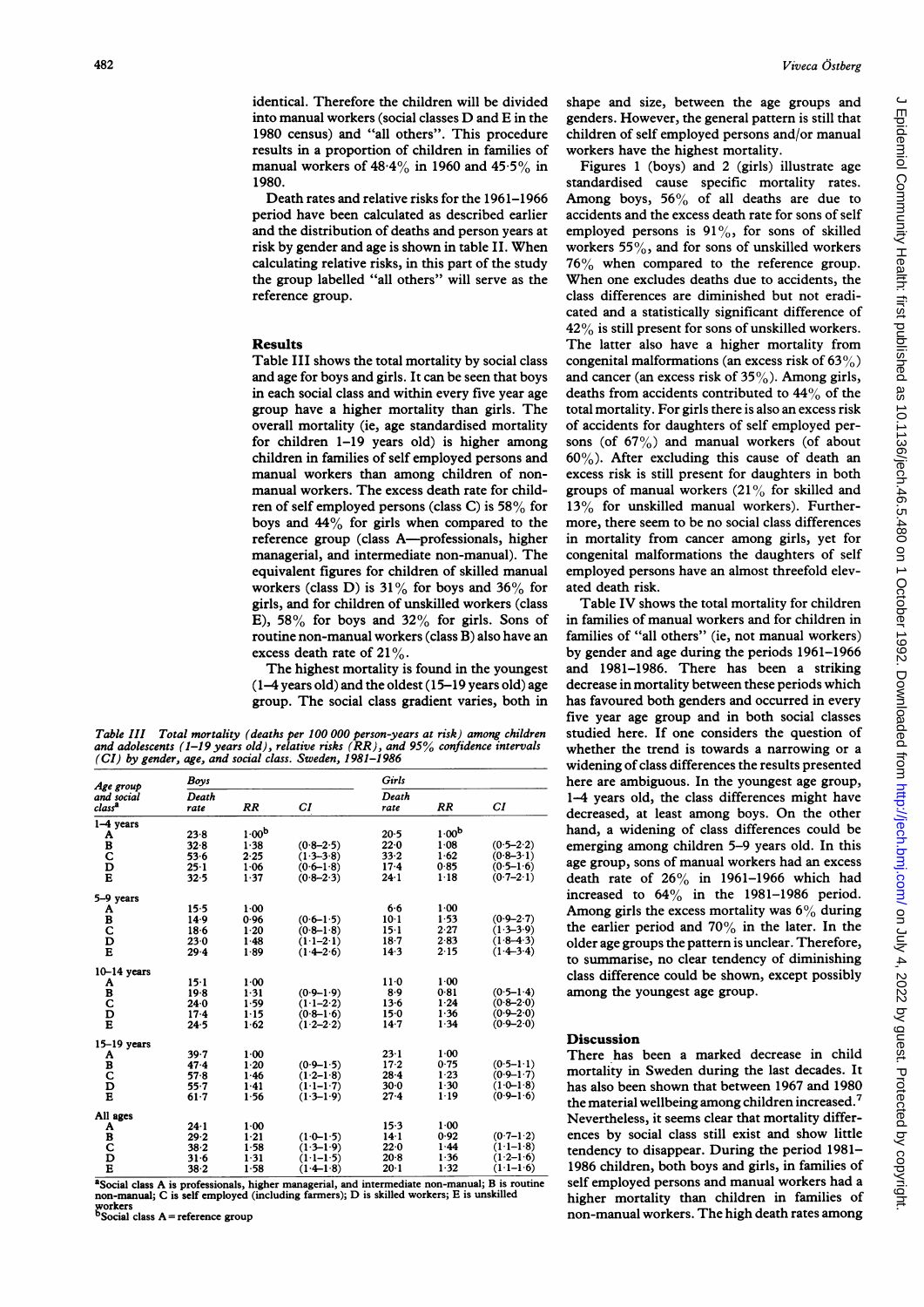children of self employed persons was accounted for chiefly by the children of farmers. Children of farmers constitute  $26.8\%$  of the self employed group. Their relative risk (total mortality 99 deaths) when compared to the reference group was significantly increased to 2 01 (boys) and 1-74 (girls). The equivalent figures for children of self employed persons, other than farmers, were 1-44 (boys) and  $1.33$  (girls).

One major contributing factor to this pattern was a skew distribution of deaths due to accidents, but this was not the only cause of death relevant for the total mortality differences. Sons of unskilled manual workers also had an excess risk of dying from cancer. The incidence of congenital malformations has been claimed not to be linked to social class in Sweden<sup>8</sup> but in this study the mortality from this diagnosis varies with social class. Mortality was higher for sons of unskilled manual workers, and this might also be the case for sons of self employed persons. Likewise

among girls, daughters of self employed persons had a higher mortality from congenital malformations.

When one looks in particular at the living conditions of farmers, and perhaps also of other self employed groups, the children's environment to a degree reflects the parents' work environment. Among adults, agricultural occupations have appeared to give rise to a large number of serious injuries compared to other occupations,<sup>9</sup> but whether or not children share some of the hazards is a subject for further study. With regard to congenital malformations these findings are certainly worth consideration. Congenital malformations could be caused by a number of factors related to, for instance, the mother's work or home environment during pregnancy or other aspects of the family situation during that period.

In this study, children living in families where neither of the parents participated in the labour force were excluded. It is important to note that



(deaths per 100 000 person-years at risk) among boys (1-19 years old) by social class and cause of death, Sweden 1981-86.  $R =$  professionals, higher managerial, and intermediate non-manual (reference group) \*p < 0 <sup>05</sup> v reference group

Figure I Mortality

Figure 2 Mortality (deaths per 100 000 person-years at risk) among girls (1-19 years old) by social class and cause of death, Sweden 1981-86.  $R =$  professionals, higher managerial, and intermediate non-manual (reference group) \*p < 0 05 <sup>v</sup> reference group